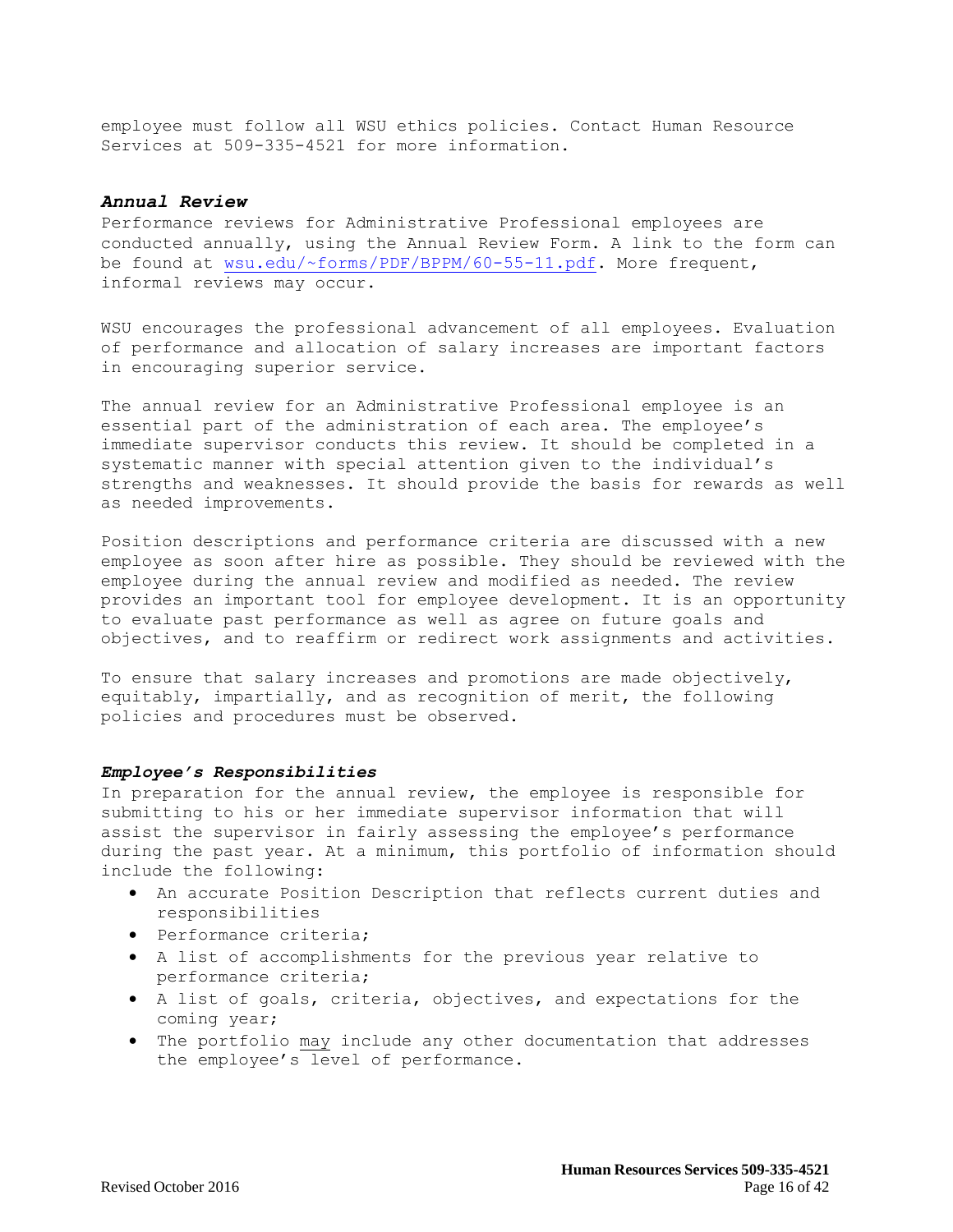## *Evaluator's Responsibilities*

The immediate supervisor serves as evaluator and assigns the merit rating. Consideration should be given to the material submitted by the employee, feedback from constituents, and any other information available to the evaluator that reflects the employee's performance. The assigned rating should be a measure of how well the employee has met the mutually agreed upon performance criteria established by the employee and the evaluator at the time of appointment, or at the previous annual review, and how well the employee has met the goals of the position or program. (If the employee has had more than one supervisor during the evaluation period, it is recommended that the supervisors collaborate and create one review).

Specific consideration should be given to productivity, quality of work, interpersonal skills, and other applicable factors when assigning the merit rating. These factors may include the following considerations:

- Productivity: The amount of work produced, organizational skills, implementation of efficiency measures, ability to meet deadlines, etc.;
- Quality of Work: Consistency, initiative, insight, problem-solving skills, reputation, professional knowledge, written and oral communication skills, public relations skills, etc.;
- Ability to work collaboratively with others: Working relationships, public contacts, supervisory skills, etc.;
- Optional Factors: Factors that are specific to the position, service to the University and the community, committee work contributions, etc.

The following rating scale is used to assign the merit rating. A five (5) merit rating is only to be used when performance truly is outstanding. Ratings need not be in whole numbers. Care should be taken to rate actual performance rather than anticipated potential performance.

# **Performance Rating Scale**

- 5 Outstanding
- 4 Exceeds Expectations
- 3 Satisfactory
- 2 Needs Improvement
- 1 Unsatisfactory

The evaluator and employee should meet to discuss the assigned rating and to establish a plan for the coming year. This plan should include goals, objectives, and recommendations for professional development, which will be used to evaluate the employee's performance during the next review period. If significant changes occur, the employee and evaluator should work together to prepare a modified position description.

The completed review including the performance plan, all supporting documentation, and employee comments (if submitted), should be routed to the dean, director, or appropriate administrative officer.